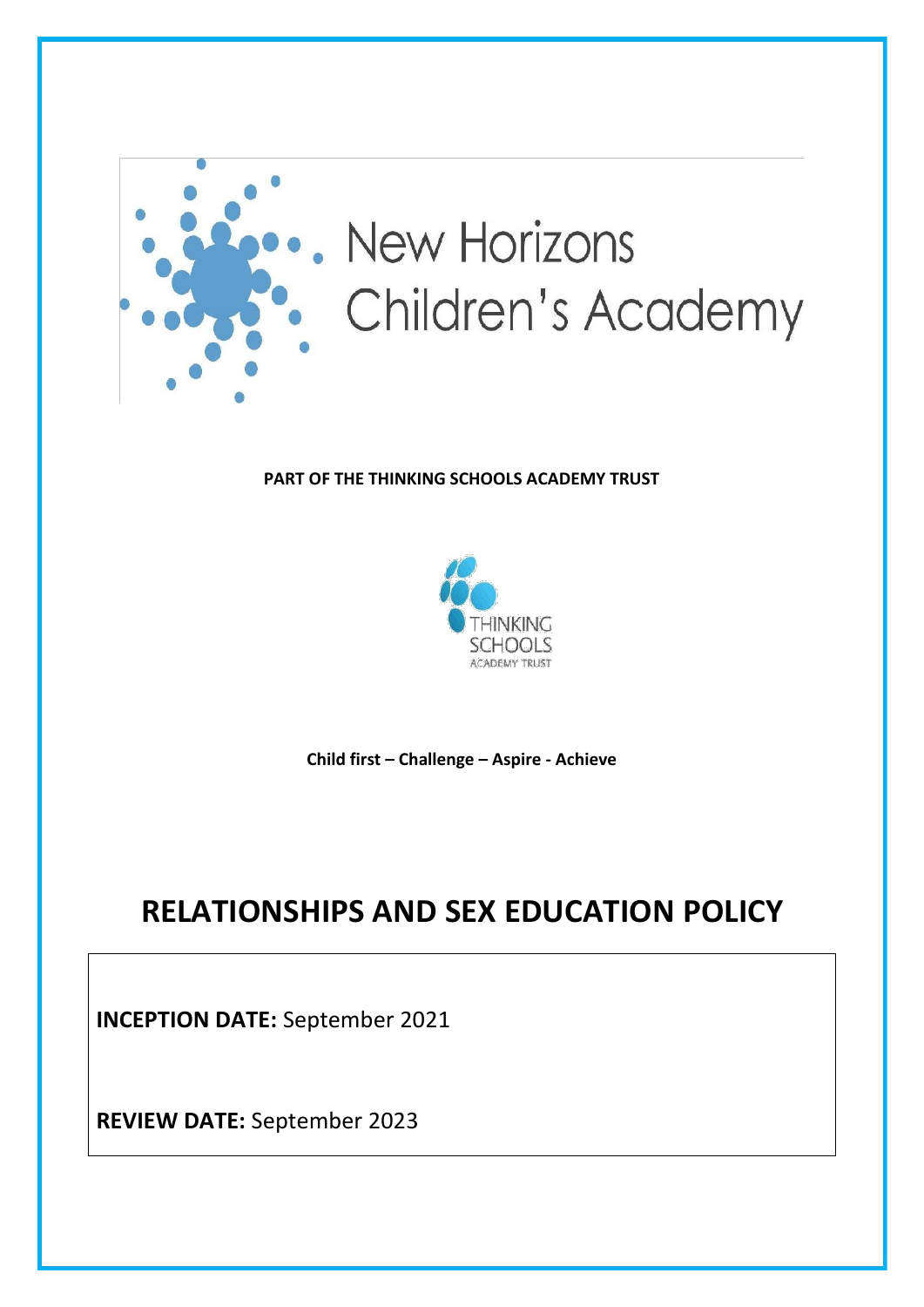**RSE Policy**



RSE and PSHE at NHCA falls under our Thinking Healthily curriculum area. 'Thinking Healthily' teaches our children to be their best self through the knowledge skills and understanding of how to keep themselves physically and mentally healthy.

In our school we choose to deliver Personal, Social, Health Education using Jigsaw, the mindful approach to PSHE.

#### **Aims of the policy**

To provide pupils with the knowledge, understanding, attitudes, values and skills they need in order to reach their potential as individuals and within the community.

To encourage pupils to take part in a wide range of activities and experiences across and beyond the curriculum, contributing fully to the life of their school and communities. In doing so they learn to recognise their own worth, work well with others and become increasingly responsible for their own learning. They reflect on their experiences and understand how they are developing personally and socially, tackling many of the spiritual, moral, social and cultural issues that are part of growing up.

To learn to understand and respect our common humanity; diversity and differences so that pupils can go on to form the effective, fulfilling relationships that are an essential part of life and learning.

#### **Objectives of the Jigsaw Programme**

Jigsaw PSHE will support the development of the skills, attitudes, values and behaviour, which enable pupils to:

- Have a sense of purpose
- Value self and others
- Form relationships
- Make and act on informed decisions
- Communicate effectively
- Work with others
- Respond to challenge
- Be an active partner in their own learning
- Be active citizens within the local community
- Explore issues related to living in a democratic society
- Become healthy and fulfilled individuals

#### **Jigsaw Content**

Jigsaw covers all areas of PSHE for the primary phase, as the table below shows:

| <b>Term</b> | <b>Puzzle name</b> | Content                                                            |
|-------------|--------------------|--------------------------------------------------------------------|
| Autumn 1:   | Being Me in My     | Includes understanding my place in the class, school and global    |
|             | World              | community as well as devising Learning Charters                    |
| Autumn 2:   | Celebrating        | Includes anti-bullying (cyber and homophobic bullying included)    |
|             | <b>Difference</b>  | and diversity work                                                 |
| Spring 1:   | Dreams and Goals   | Includes goal-setting, aspirations, working together to design and |
|             |                    | organise fund-raising events                                       |
| Spring 2:   | Healthy Me         | Includes drugs and alcohol education, self-esteem and confidence   |
|             |                    | as well as healthy lifestyle choices                               |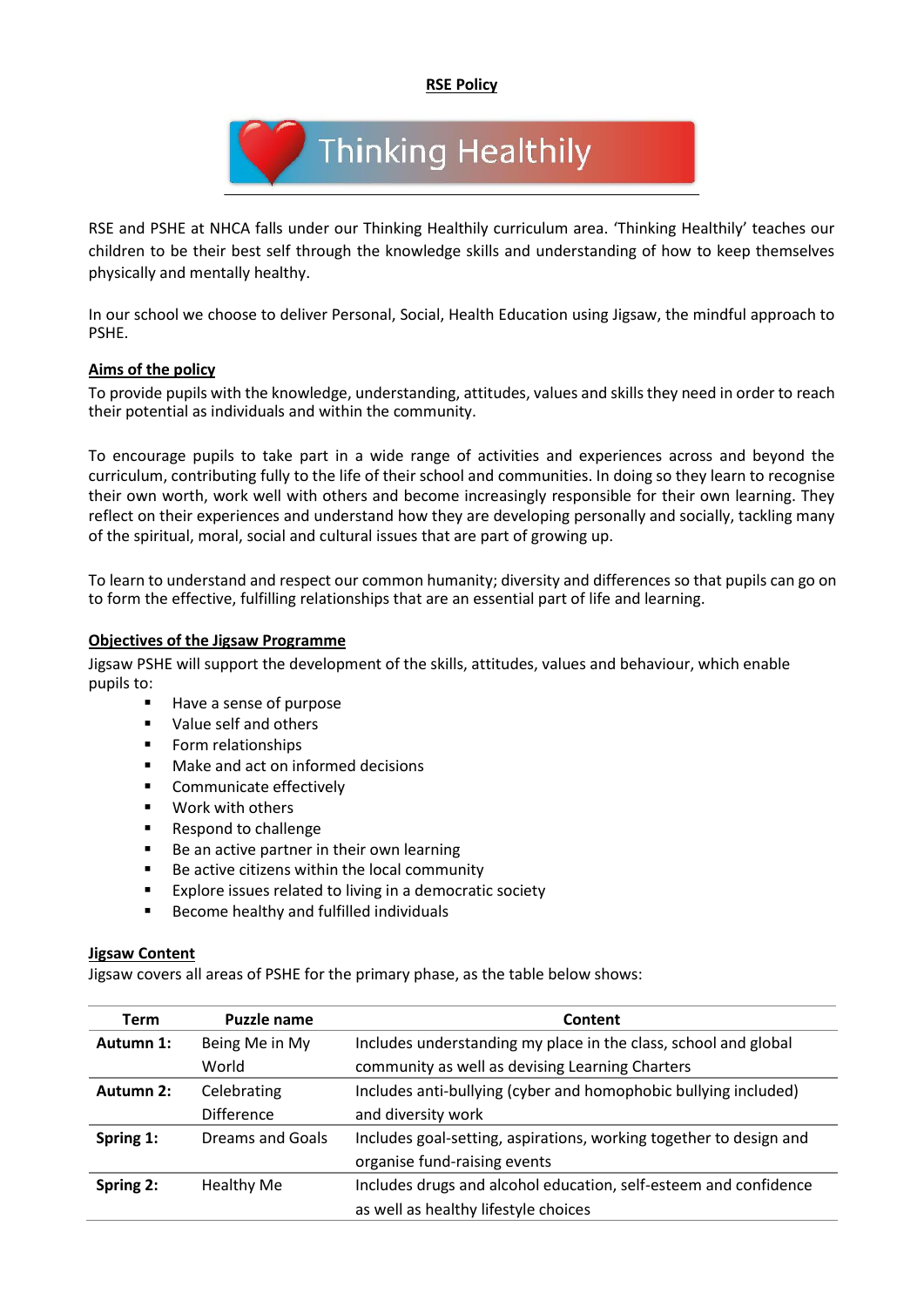| Summer 1: | Relationships | Includes understanding friendship, family and other relationships,<br>conflict resolution and communication skills |
|-----------|---------------|--------------------------------------------------------------------------------------------------------------------|
| Summer 2: | Changing Me   | Includes Sex and Relationship Education in the context of looking at<br>change                                     |

# **Definition of Relationship and Sex Education (RSE)**

Since the then Right Honourable Justine Greening, Secretary of State for Education, announced, on March 1<sup>st</sup> 2017, that it is her intention to make Relationships Education statutory in Primary schools from September 2019, Sex and Relationship Education has now become better known as RSE – Relationship and Sex Education – to reflect the changes that are to come. However, much of the guidance still refers to it as SRE. Both are used here interchangeably for ease until RSE becomes statutory.

'Sex and Relationship Education (SRE) is lifelong learning process of acquiring information, developing skills and forming positive beliefs and attitudes about sex, sexuality, relationships and feelings' (Sex Education Forum, 1999).

Effective RSE can make a significant contribution to the development of the personal skills needed by pupils if they are to establish and maintain relationships. It also enables children and young people to make responsible and informed decisions about their health and well-being.

RSE makes an important contribution to health and well-being by supporting children and young people's ability to learn, achieve and flourish.

*"The right to education includes the right to sexual education, which is both a human right in itself and an indispensable means of realising other human rights, such as the right to health, the right to information and sexual and reproductive rights."*

Report to the UN General Assembly - July 2010 | Item 69, paragraph 18

#### **Compulsory aspects of RSE**

The sex education contained in National Curriculum science (Key Stages 1–4) is compulsory in maintained schools. All state-funded schools must have 'due regard' to the Secretary of State's guidance on SRE (DfEE,

2000). This states that:

- 'All children, including those who develop earlier than average, need to know about puberty before they experience the onset of physical changes' (1.13)
- Children should learn 'how a baby is conceived and born' before they leave primary school (1.16)

The Learning and Skills Act (2000) and the model funding agreements for academies and free schools require that state-funded schools ensure that within sex education children 'learn the nature of marriage and its importance for family life and the bringing up of children', and 'are protected from teaching and materials which are inappropriate'. The guidance includes some specific information about meeting the needs of young people, whatever their sexuality, including boys and girls and those with special educational needs.

#### **RSE and statutory duties in school**

RSE plays a very important part in fulfilling the statutory duties all schools have to meet. RSE helps children understand the difference between safe and abusive relationships and equips them with the skills to get help if they need it. State-funded schools have responsibilities for safeguarding and a legal duty to promote pupil well-being (Education and Inspections Act 2006 Section 38).

- Sex and Relationships Education (SRE) is an important part of PSHE Education (DfE, 2014).
- When any school provides RSE they must have regard to the **[Secretary of State's guidance](http://webarchive.nationalarchives.gov.uk/20130401151715/https:/www.education.gov.uk/publications/eOrderingDownload/DfES-0116-2000%20SRE.pdf);** this is a statutory duty. Academies do not have to provide RSE but must also have regard to Secretary of State's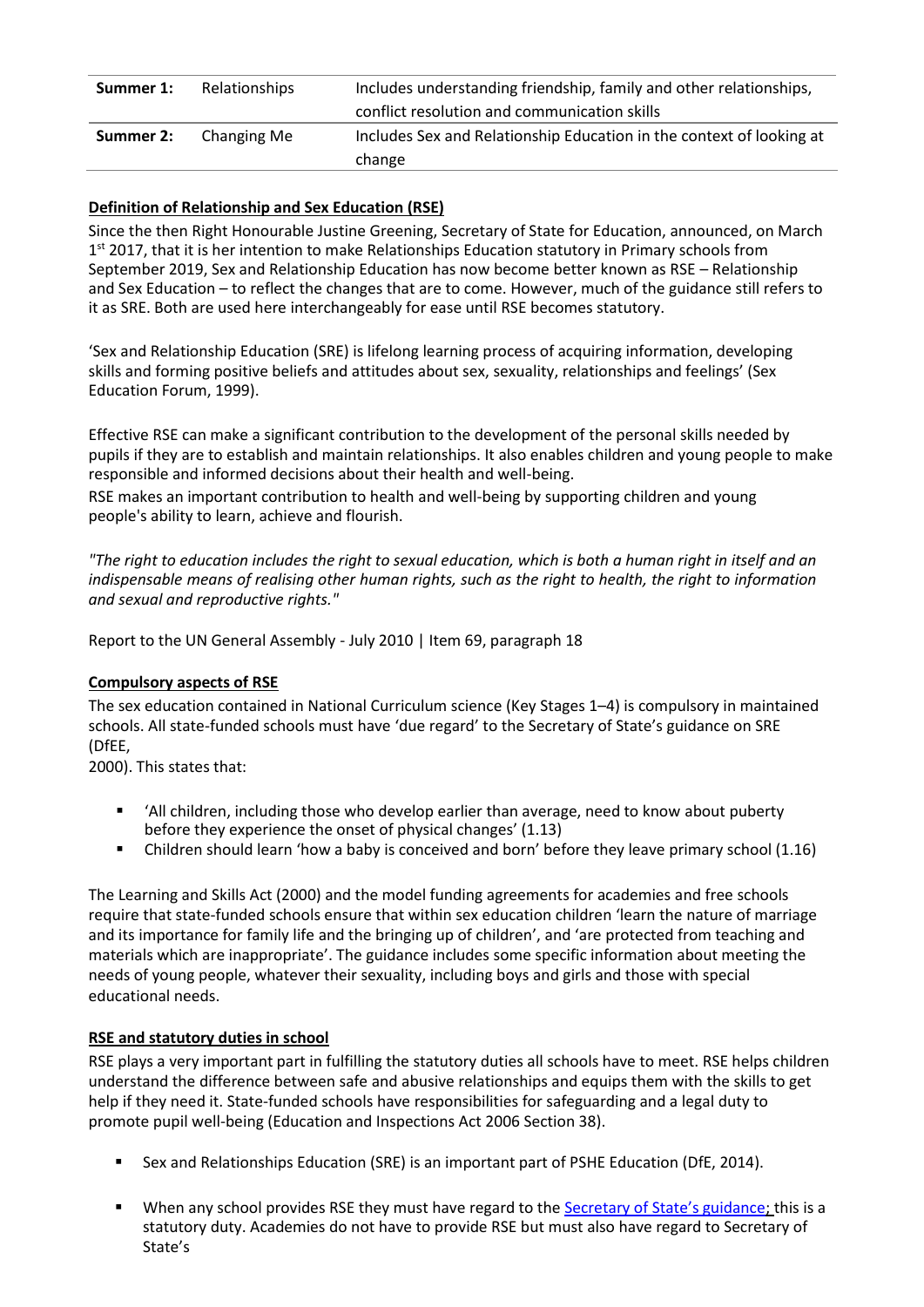- guidance when they do (DfE, 2013). Ofsted will evaluate how schools help to ensure a healthy lifestyle for their children (Ofsted, 2013, Subsidiary Guidance Para 64).
- It is compulsory for all maintained schools to teach the parts of sex education that fall under National Curriculum Science which must be taught to all pupils of primary and secondary age e.g. the biological aspects of puberty and reproduction (Education Act 1996, National Curriculum 2014).

Updated government safeguarding guidance is now available [\(Keeping Children Safe in Education, 2018\)](https://www.gov.uk/government/publications/keeping-children-safe-in-education--2) and includes a section about being alert to signs that young girls may be at risk of female genital mutilation (FGM). School summer holiday especially during the transition from primary to secondary schools is thought to be a key risk time for FGM. See also the government Multi-agency practice [guidelines: Female](https://www.gov.uk/government/publications/multi-agency-statutory-guidance-on-female-genital-mutilation) [Genital Mutilation \(2016\)](https://www.gov.uk/government/publications/multi-agency-statutory-guidance-on-female-genital-mutilation) which includes a section for schools.

RSE has clear links with other school policies aimed at promoting pupils' spiritual, moral, social and cultural development, including the:

- Anti-Bullving Policy
- Behaviour Policy
- Confidentiality Policy
- Drug and Alcohol Education Policy
- Equal Opportunities Policy
- Health and Safety Policy
- ICT Policy and Safe Internet Use Policy
- Inclusion Policy
- RE Policy
- Safeguarding/Child Protection Policy
- **■** SMSC Policy
- Special Educational Needs Policy

#### **The role of the Headteacher**

It is the responsibility of the Headteacher to ensure that staff and parents are informed about the RSE policy, and that the policy is implemented effectively. It is also the Headteacher's responsibility to ensure that members of staff are given sufficient training, so that they can teach effectively and handle any difficult issues with sensitivity.

The Headteacher liaises with external agencies regarding the school RSE programme and ensures that all adults who work with children on these issues are aware of the school policy, and that they work within this framework. The Headteacher monitors this policy on a regular basis and reports to governors, when requested, on the effectiveness of the policy.

#### **Monitoring and Review**

The Curriculum Committee of the governing body monitors the sex education policy on an annual basis. This committee reports its findings and recommendations to the full governing body, as necessary, if the policy needs modification. The Curriculum Committee gives serious consideration to any comments from parents about the sex education programme, and makes a record of all such comments. Governors require the headteacher to keep a written record, giving details of the content and delivery of the RSE programme that is taught in your school. Governors should scrutinise materials to check they are in accordance with the school's ethos.

#### **Equalities**

The Equality Act 2010 covers the way the curriculum is delivered, as schools and other education providers must ensure that issues are taught in a way that does not subject pupils to discrimination. Schools have a duty under the Equality Act to ensure that teaching is accessible to all children and young people, including those who are lesbian, gay, bisexual and transgender (LGBT). Inclusive RSE will foster good relations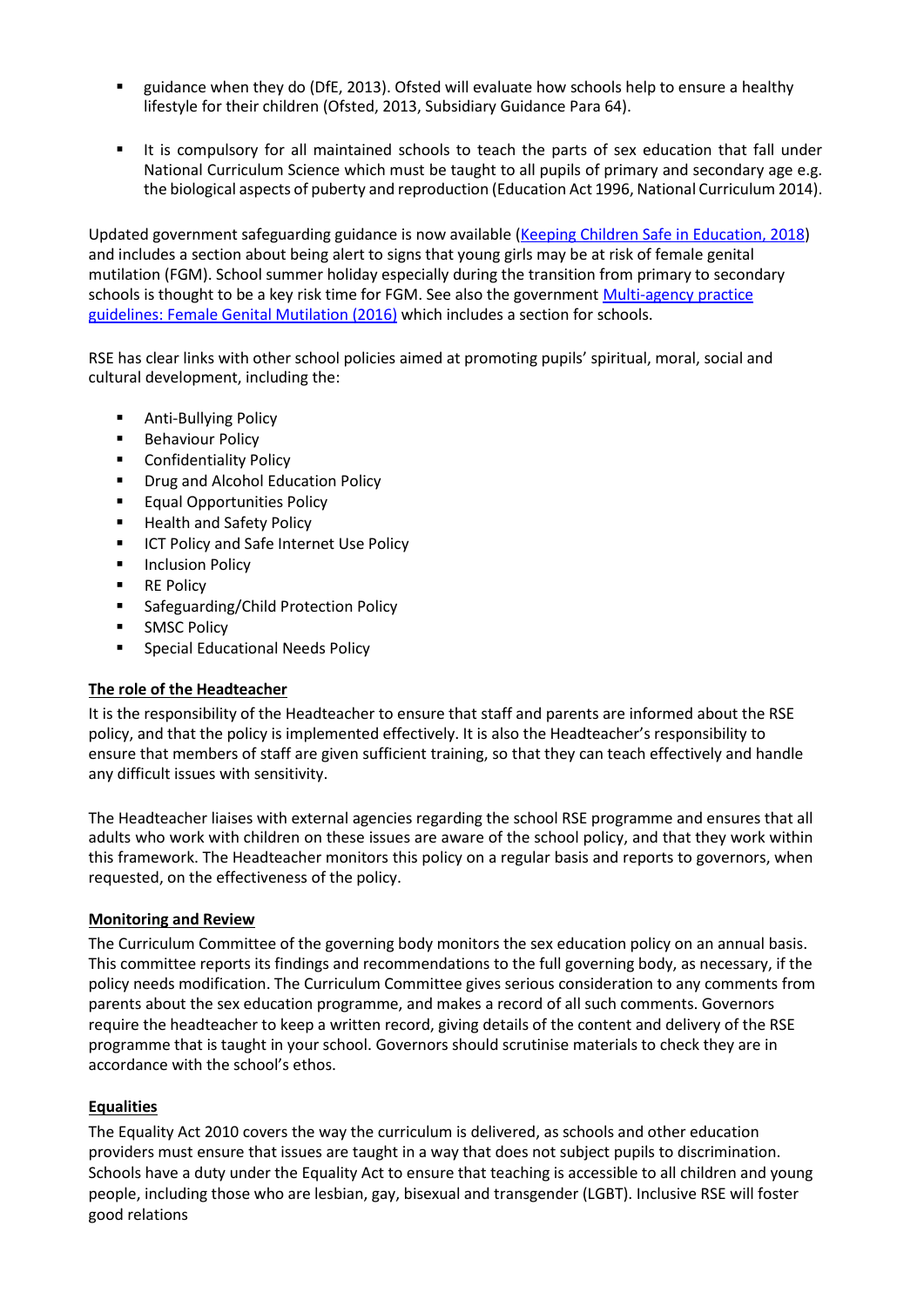between pupils, tackle all types of prejudice – including homophobia – and promote understanding and respect. The Department for Education has produced advice on The Equality Act 2010 and schools (DfE, 2014b).

Schools have a legal duty to promote equality (Equality Act, 2010) and to combat bullying (Education Act, 2006) (which includes homophobic, sexist, sexual and transphobic bullying) and Section 4.2 of the national curriculum (2014) states "Teachers should take account of their duties under equal opportunities legislation that covers race, disability, sex, religion or belief, sexual orientation, pregnancy and maternity, and gender reassignment."

# **Jigsaw RSE Content**

The grid below shows specific RSE learning intentions for each year group in the 'Changing Me' Puzzle.

| Year<br><b>Group</b>                                  | <b>Piece Number</b><br>and Name              | <b>Learning Intentions</b>                                                                                                                                                                    |
|-------------------------------------------------------|----------------------------------------------|-----------------------------------------------------------------------------------------------------------------------------------------------------------------------------------------------|
|                                                       |                                              | 'Pupils will be able to'                                                                                                                                                                      |
| FS1/2                                                 | Piece 3 Growing<br>Up                        | D4 - Seek out others to share experiences. Show affection and concern for<br>people who are special to them                                                                                   |
|                                                       |                                              | D6 - Explain own knowledge and understanding, and ask appropriate<br>questions of others                                                                                                      |
|                                                       |                                              | ELG - Show sensitivity to others' needs and feelings                                                                                                                                          |
| $\mathbf{1}% _{T}=\mathbf{1}_{T}\times\mathbf{2}_{T}$ | Piece 4<br>Boys' and Girls'<br><b>Bodies</b> | identify the parts of the body that make boys different to girls and use the<br>correct names for these: penis, testicles, vagina                                                             |
|                                                       |                                              | respect my body and understand which parts are private                                                                                                                                        |
| $\overline{2}$                                        | Piece 4<br>Boys' and Girls'<br><b>Bodies</b> | recognise the physical differences between boys and girls, use the correct<br>names for parts of the body (penis, testicles, vagina) and appreciate that<br>some parts of my body are private |
| 3                                                     |                                              | tell you what I like/don't like about being a boy/girl                                                                                                                                        |
|                                                       | Piece 1                                      | understand that in animals and humans lots of changes happen between                                                                                                                          |
|                                                       | <b>How Babies</b><br>Grow                    | conception and growing up, and that usually it is the female who has the<br>baby                                                                                                              |
|                                                       |                                              | express how I feel when I see babies or baby animals                                                                                                                                          |
|                                                       | Piece 2<br><b>Babies</b>                     | understand how babies grow and develop in the mother's uterus and<br>understand what a baby needs to live and grow                                                                            |
|                                                       |                                              | express how I might feel if I had a new baby in my family                                                                                                                                     |
|                                                       | Piece 3<br>Outside Body<br>Changes           | understand that boys' and girls' bodies need to change so that when they<br>grow up their bodies can make babies                                                                              |
|                                                       |                                              | identify how boys' and girls' bodies change on the outside during this<br>growing up process                                                                                                  |
|                                                       |                                              | recognise how I feel about these changes happening to me and know how<br>to cope with those feelings                                                                                          |
|                                                       | Piece 4<br>Inside Body<br>Changes            | identify how boys' and girls' bodies change on the inside during the<br>growing up process and why these changes are necessary so that their<br>bodies can make babies when they grow up      |
|                                                       |                                              | recognise how I feel about these changes happening to me and how<br>to cope with these feelings                                                                                               |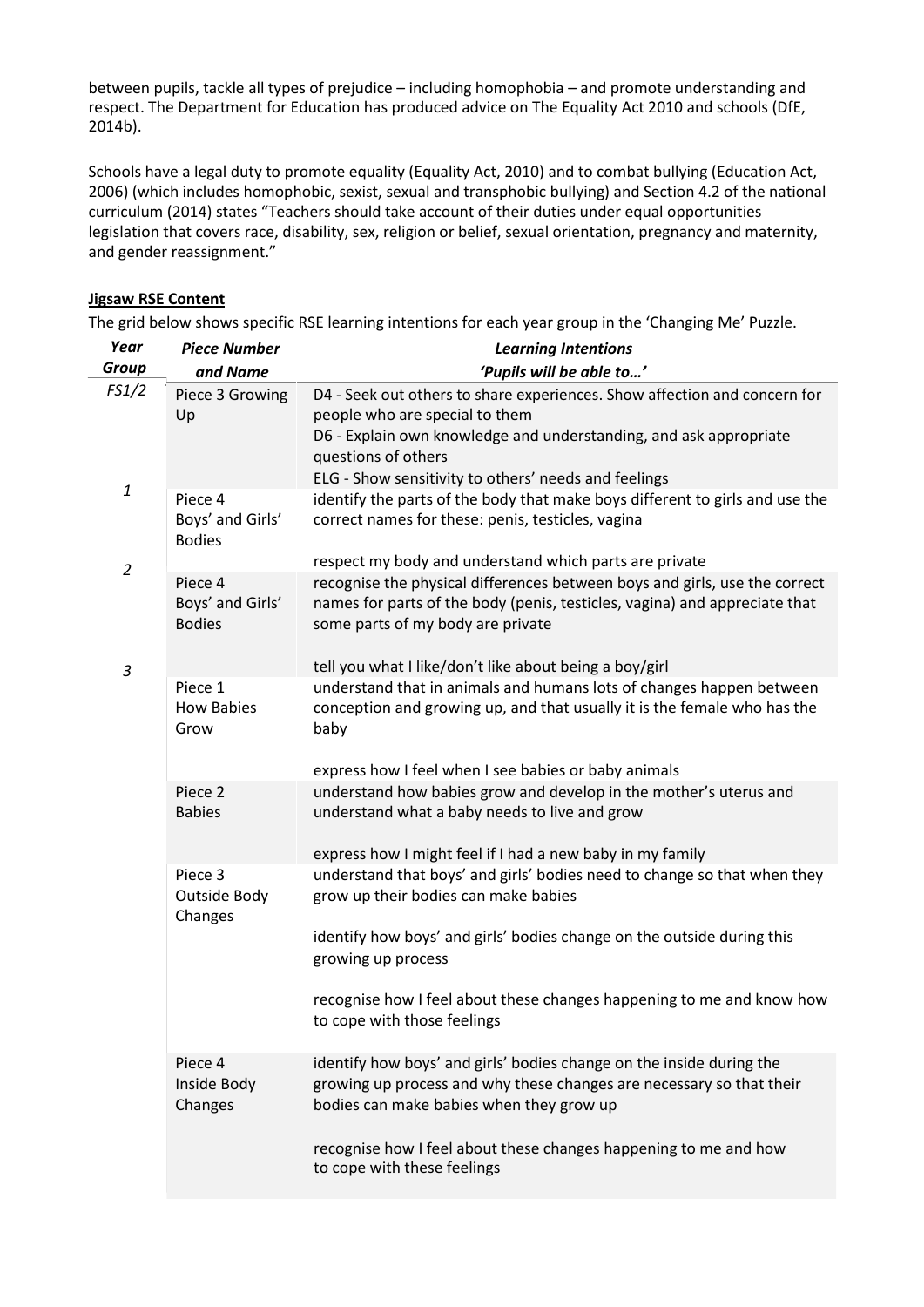| 4 | Piece 2<br>Having A Baby                       | correctly label the internal and external parts of male and female bodies<br>that are necessary for making a baby                                                          |
|---|------------------------------------------------|----------------------------------------------------------------------------------------------------------------------------------------------------------------------------|
|   |                                                | understand that having a baby is a personal choice and express how I feel<br>about having children when I am an adult                                                      |
|   | Piece 3<br><b>Girls and Puberty</b>            | describe how a girl's body changes in order for her to be able to have<br>babies when she is an adult, and that menstruation (having periods) is a<br>natural part of this |
|   |                                                | know that I have strategies to help me cope with the physical and<br>emotional changes I will experience during puberty                                                    |
| 5 | Piece <sub>2</sub><br><b>Puberty for Girls</b> | explain how a girl's body changes during puberty and understand the<br>importance of looking after myself physically and emotionally                                       |
|   |                                                | understand that puberty is a natural process that happens to everybody<br>and that it will be OK for me                                                                    |
|   | Piece 3<br>Puberty for Boys<br>and Girls       | describe how boys' and girls' bodies change during puberty                                                                                                                 |
|   |                                                | express how I feel about the changes that will happen to me during<br>puberty                                                                                              |
|   | Piece 4<br>Conception                          | understand that sexual intercourse can lead to conception and that is<br>how babies are usually made<br>understand that sometimes people need IVF to help them have a baby |
| 6 |                                                | appreciate how amazing it is that human bodies can reproduce in these<br>ways                                                                                              |
|   | Piece <sub>2</sub><br>Puberty                  | explain how girls' and boys' bodies change during puberty and<br>understand the importance of looking after myself physically and<br>emotionally                           |
|   |                                                | express how I feel about the changes that will happen to me during<br>puberty                                                                                              |
|   | Piece 3<br>Girl Talk/Boy                       | ask the questions I need answered about changes during puberty                                                                                                             |
|   | Talk                                           | reflect on how I feel about asking the questions and about the answers I<br>receive                                                                                        |
|   | Piece 4<br>Babies $-$<br>Conception to         | describe how a baby develops from conception through the nine months<br>of pregnancy, and how it is born                                                                   |
|   | <b>Birth</b>                                   | recognise how I feel when I reflect on the development and birth of a<br>baby                                                                                              |
|   | Piece 5<br>Attraction                          | understand how being physically attracted to someone changes the<br>nature of the relationship                                                                             |
|   |                                                | express how I feel about the growing independence of becoming<br>a teenager and am confident that I can cope with this                                                     |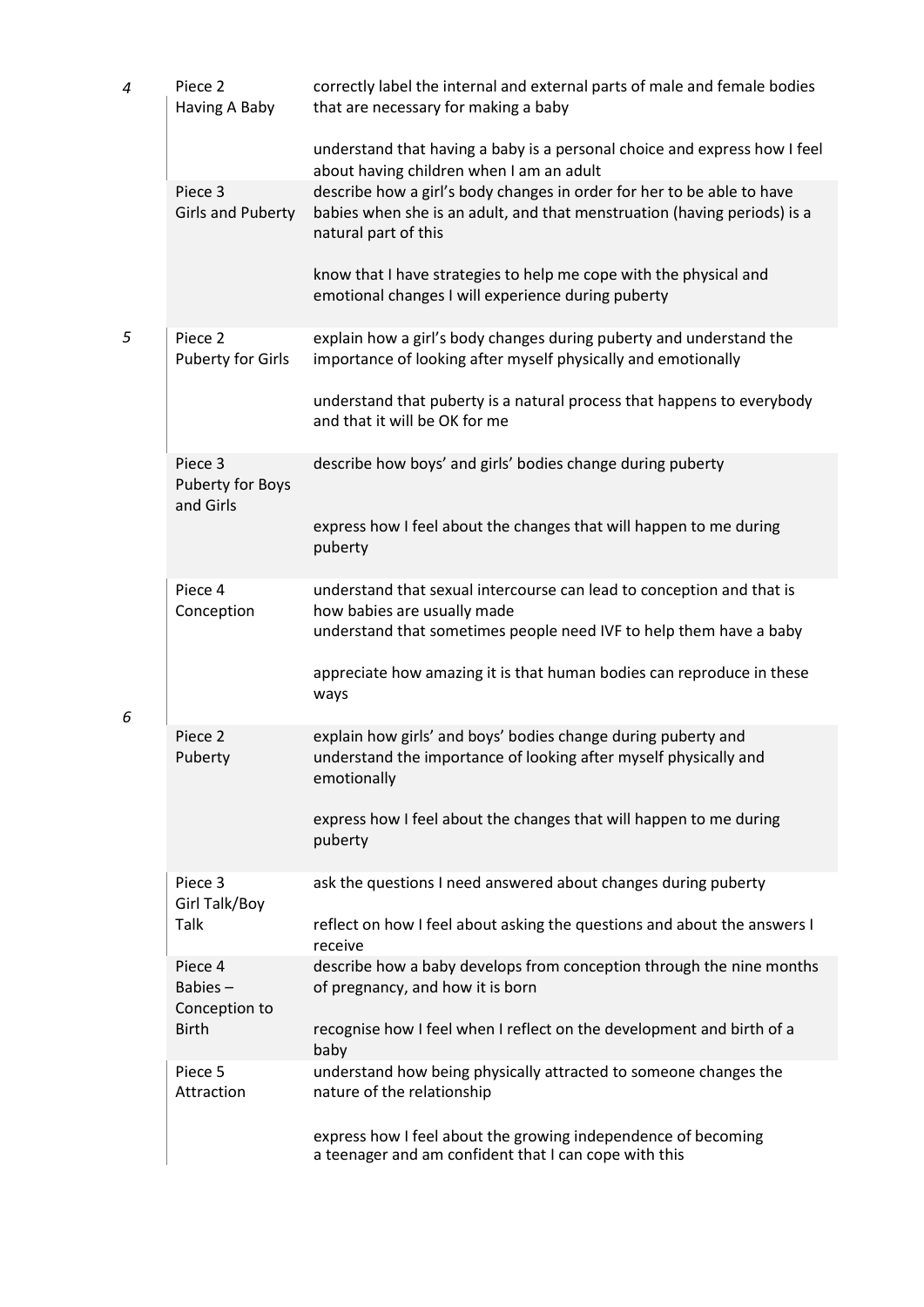# **Withdrawal from RSE lessons**

Parents/carers have the right to withdraw their children from all or part of the Relationship and Sex Education provided at school except for those parts included in statutory National Curriculum Science. Those parents/carers wishing to exercise this right are invited in to see the head teacher and/or RSE Coordinator who will explore any concerns and discuss any impact that withdrawal may have on the child. Once a child has been withdrawn they cannot take part in the RSE programme until the request for withdrawal has been removed. Materials are available to parents/carers who wish to supplement the school RSE programme or who wish to deliver RSE to their children at home.

# **Working with parents and carers**

The government guidance on SRE (DfEE 2000) emphasises the importance of schools working in partnership with parents and carers. Under current legislation schools should enable parents/carers to exercise their right to withdraw their children (until the age of 19) from any school RSE taught outside National Curriculum Science (Education Act 1996). This applies to maintained primary and secondary schools and includes pupils attending a sixth form that is part of a school. It does not apply to sixth form colleges and further education colleges. Parents/carers have a legal right to see the school RSE policy and to be given a copy of it (Education Act 1996). Parents/carers should also be aware that schools are legally required to provide a broad and balanced curriculum. Sex and relationships topics can arise incidentally in other subjects, such as Science, and it is not possible to withdraw pupils from these relatively limited and often unplanned discussions.

# **Drug and Alcohol Education**

This policy uses the definition that a drug is: 'A substance people take to change the way they feel, think or behave' (United Nations Office on Drugs and Crime). The term 'Drugs' includes

- All illegal drugs
- All legal drugs including alcohol, tobacco and volatile substances which can be inhaled
- All over-the-counter and prescription medicines

Effective Drug and Alcohol Education can make a significant contribution to the development of the personal skills needed by pupils as they grow up. It also enables young people to make responsible and informed decisions about their health and well-being.

# **Drug and Alcohol Education: Moral and Values Framework**

The Drug and Alcohol Education programme at our school reflects the school ethos and demonstrates and encourages the following values. For example:

- Respect for self
- Respect for others
- Responsibility for their own actions
- Responsibility for their family, friends, schools and wider community

# **Jigsaw Drug and Alcohol Education Content**

The grid below shows specific Drug and Alcohol Education learning intentions for each year group in the 'Healthy Me' Puzzle.

| Year<br>Group | Piece<br>Number and<br><b>Name</b> | <b>Learning Intentions</b><br>'Pupils will be able to'                                 |
|---------------|------------------------------------|----------------------------------------------------------------------------------------|
|               | Piece 3<br><b>Medicine Safety</b>  | understand how medicines work in my body and how important it is<br>to use them safely |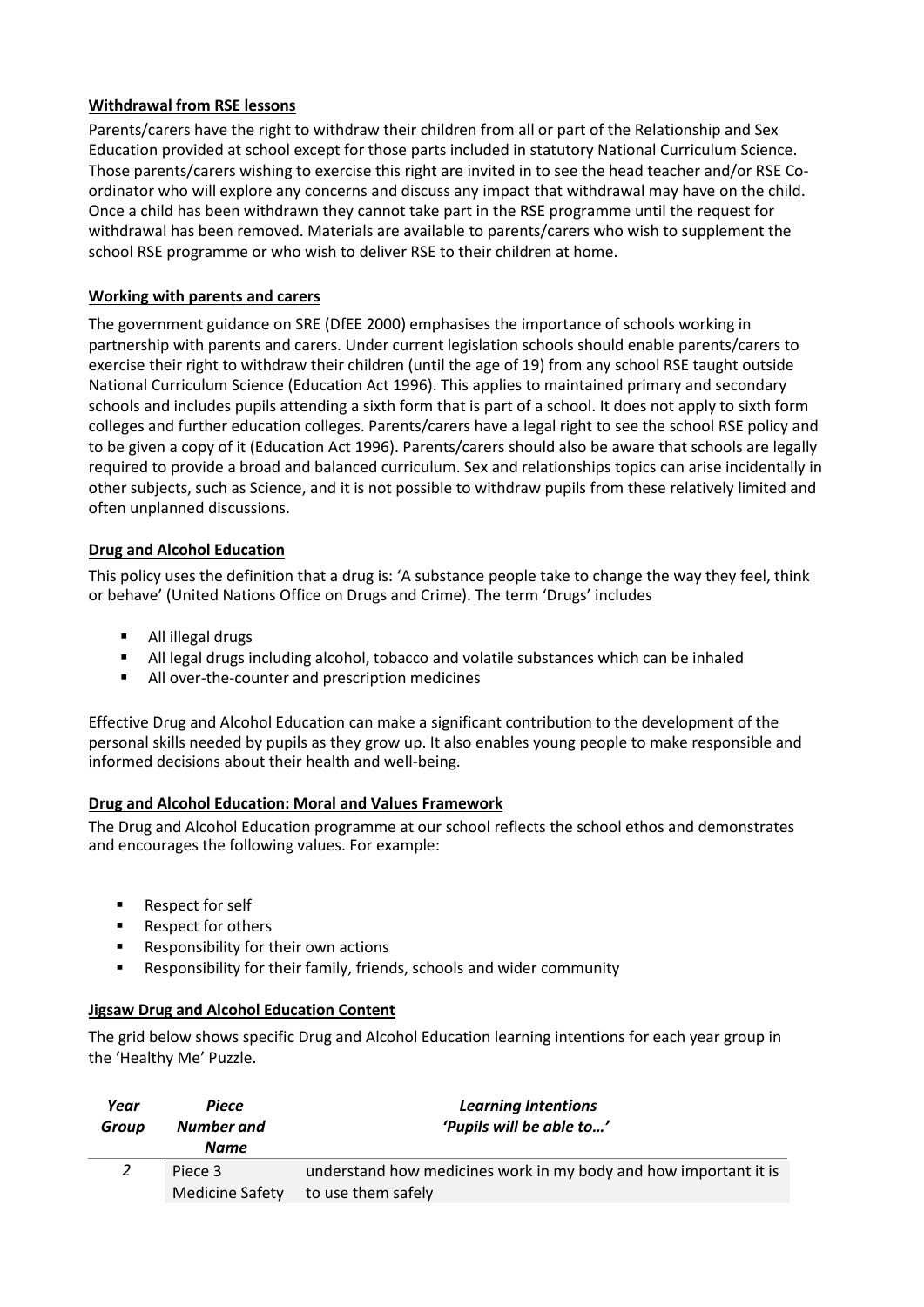|   |                                           | feel positive about caring for my body and keeping it healthy                                                                                                                             |
|---|-------------------------------------------|-------------------------------------------------------------------------------------------------------------------------------------------------------------------------------------------|
| 3 | Piece 3<br>What Do I Know<br>About Drugs? | tell you my knowledge and attitude towards drugs<br>identify how I feel towards drugs                                                                                                     |
| 4 | Piece 3<br>Smoking                        | understand the facts about smoking and its effects on health, and<br>also some of the reasons some people start to smoke<br>can relate to feelings of shame and guilt and know how to act |
|   |                                           | assertively to resist pressure from myself and others                                                                                                                                     |
|   | Piece 4<br>Alcohol                        | understand the facts about alcohol and its effects on health,<br>particularly the liver, and also some of the reasons some people<br>drink alcohol                                        |
|   |                                           | can relate to feelings of shame and guilt and know how to act<br>assertively to resist pressure from myself and others                                                                    |
| 5 | Piece 1<br>Smoking                        | know the health risks of smoking and can tell you how tobacco<br>affects the lungs, liver and heart                                                                                       |
|   |                                           | make an informed decision about whether or not I choose to smoke<br>and know how to resist pressure                                                                                       |
|   | Piece 2<br>Alcohol                        | know some of the risks with misusing alcohol, including anti-social<br>behaviour, and how it affects the liver and heart                                                                  |
| 6 |                                           | make an informed decision about whether or not I choose to drink<br>alcohol and know how to resist pressure                                                                               |
|   | Piece <sub>2</sub><br><b>Drugs</b>        | know about different types of drugs and their uses and their effects<br>on the body particularly the liver and heart                                                                      |
|   |                                           | be motivated to find ways to be happy and cope with life's<br>situations without using drugs                                                                                              |
|   | Piece 3<br>Alcohol                        | evaluate when alcohol is being used responsibly, anti-socially or<br>being misused<br>tell you how I feel about using alcohol when I am older and my<br>reasons for this                  |
|   |                                           |                                                                                                                                                                                           |

# **How is Jigsaw PSHE organised in school?**

Jigsaw brings together PSHE Education, emotional literacy, social skills and spiritual development in a comprehensive scheme of learning. Teaching strategies are varied and are mindful of preferred learning styles and the need for differentiation. Jigsaw is designed as a whole school approach, with all year groups working on the same theme (Puzzle) at the same time. This enables each Puzzle to start with an introductory assembly, generating a whole school focus for adults and children alike.

There are six Puzzles in Jigsaw that are designed to progress in sequence from September to July. Each Puzzle has six Pieces (lessons) which work towards an 'end product', for example, The School Learning Charter or The Garden of Dreams and Goals.

Each Piece has two Learning Intentions: one is based on specific PSHE learning (covering the non-statutory national framework for PSHE Education but enhanced to address children's needs today); and one is based on emotional literacy and social skills development to enhance children's emotional and mental health. The enhancements mean that Jigsaw, the mindful approach to PSHE, is relevant to children living in today's world as it helps them understand and be equipped to cope with issues like body image, cyber and homophobic bullying, and internet safety.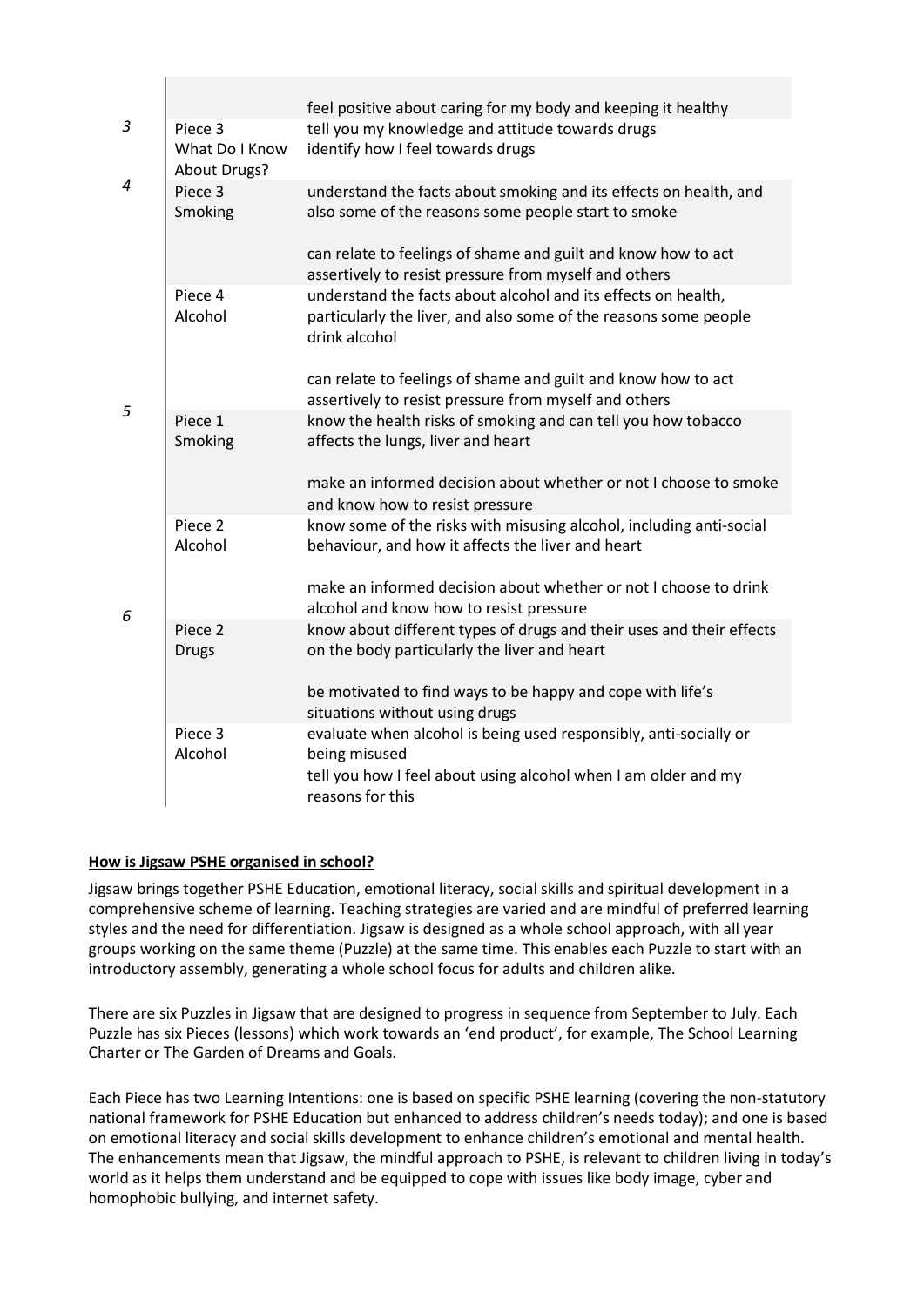Every Piece (lesson) contributes to at least one of these aspects of children's development. This is mapped on each Piece and balanced across each year group.

#### **Differentiation/SEN**

Jigsaw is written as a universal core curriculum provision for all children. Inclusivity is part of its philosophy. Teachers will need, as always, to tailor each Piece to meet the needs of the children in their classes. To support this differentiation, many Jigsaw Pieces suggest creative learning activities that allow children to choose the media with which they work and give them scope to work to their full potential. To further help teachers differentiate for children in their classes with special educational needs, each Puzzle includes a P-level grid with suggested activities for children working at each of those levels.

If any changes are implemented nationally as a result of the Rochford Review Jigsaw will make the necessary amendments and offer this free update to all its schools.

#### **Safeguarding**

Teachers need to be aware that sometimes disclosures may be made during these sessions; in which case, safeguarding procedures must be followed immediately. Sometimes it is clear that certain children may need time to talk one-to-one after the circle closes. It is important to allow the time and appropriate staffing for this to happen. If disclosures occur, the school's disclosure and/or confidentiality policy is followed.

#### **Assessment**

Teachers will be eager to ensure children are making progress with their learning throughout their Jigsaw experience. Therefore, each Puzzle (except Puzzle 1) has a built-in assessment task, usually in Piece 5 or 6. This task is the formal opportunity for teacher assessment, but also offers children the chance to assess their own learning and have a conversation with the teacher about their two opinions. The task can usually be used as evidence in the Jigsaw Journal.

Each Puzzle has a set of three level descriptors for each year group:

*Working towards Working at Working beyond*

#### **Reporting to Parents/Carers**

Each Puzzle's assessment task and attainment descriptors assist the teacher in reporting meaningful learning progress to parents/carers. The descriptors can be used as a starting point when considering what to write on children's reports.

#### **The Attainment Descriptors**

Please be aware that these attainment descriptors are specific to Jigsaw and to year groups. They are designed to give guidance when considering each child's learning journey. They are *not* nationally-recognised. There are no national level descriptors for PSHE.

The Jigsaw philosophy is that children are praised and their achievements celebrated in every Piece. It demands a positive relationship between the teacher and the children which, in itself, values and celebrates each individual. Appropriate time is allocated for this process.

#### **Monitoring and evaluation**

The PSHE co-ordinator will monitor delivery of the programme through observation and discussion with teaching staff and discussions with children to ensure consistent and coherent curriculum provision.

Evaluation of the programme's effectiveness will be conducted on the basis of:

- Pupil and teacher evaluation of the content and learning processes
- Staff meetings to review and share experience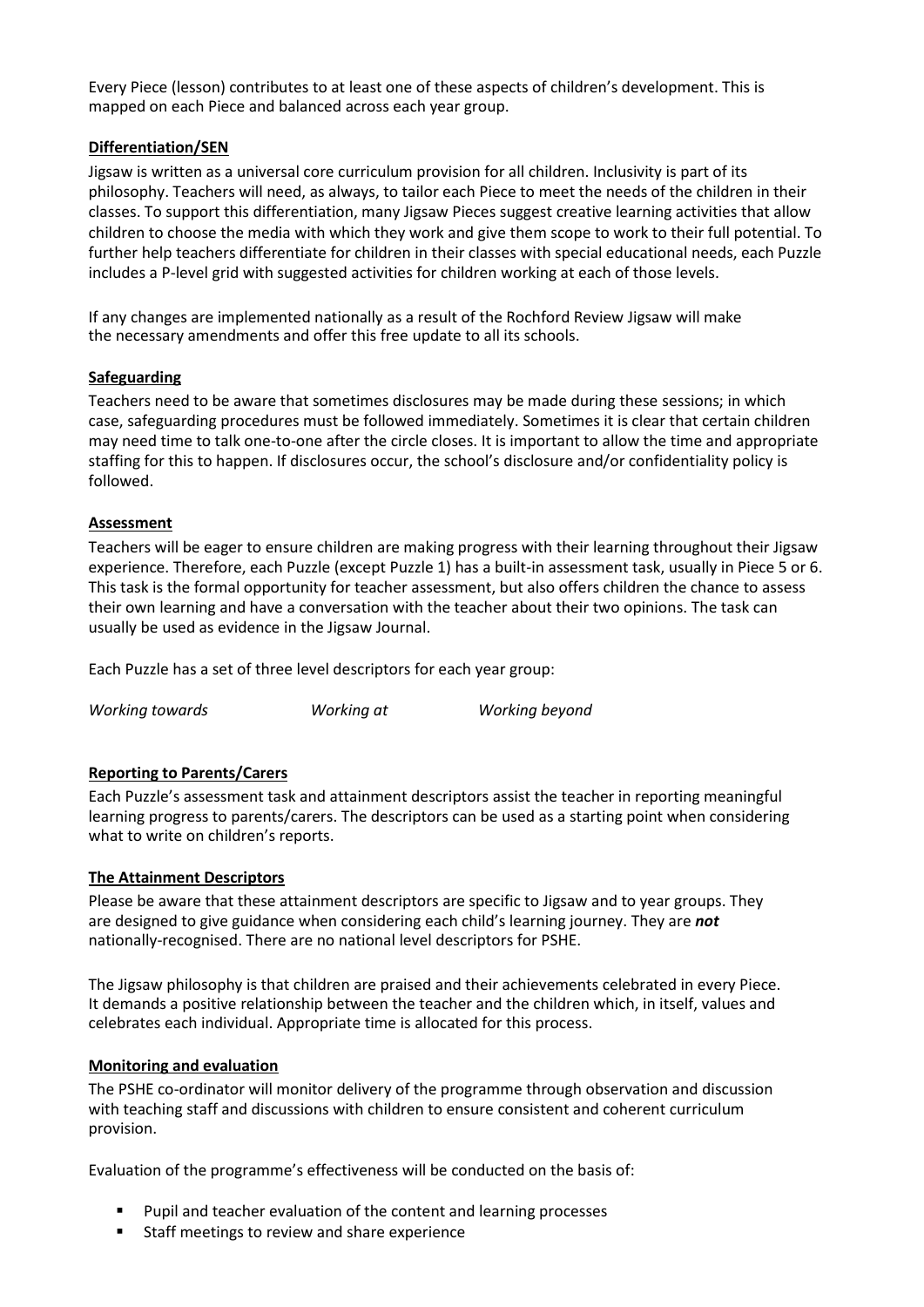# **External contributors**

External contributors from the community, e.g. health promotion specialists, school nurses, social workers, and community police and fire officers, make a valuable contribution to the Jigsaw PSHE programme. Their input should be carefully planned and monitored so as to fit into and complement the programme. Teachers MUST always be present during these sessions and remain responsible for the delivery of the Jigsaw PSHE programme.

# **The Learning Environment**

Establishing a safe, open and positive learning environment based on trusting relationships between all members of the class, adults and children alike, is vital. To enable this, it is important that 'ground rules' are agreed and owned at the beginning of the year and are reinforced in every Piece – by using The Jigsaw Charter. (Ideally, teachers and children will devise their own Jigsaw Charter at the beginning of the year so that they have ownership of it.) It needs to include the aspects below:

The Jigsaw Charter

- We take turns to speak
- We use kind and positive words
- We listen to each other
- We have the right to pass
- We only use names when giving compliments or when being positive
- We respect each other's privacy (confidentiality)

# **Teaching Sensitive and Controversial Issues**

Sensitive and controversial issues are certain to arise in learning from real-life experience. Teachers will be prepared to handle personal issues arising from the work, to deal sensitively with, and to follow up appropriately, disclosures made in a group or individual setting. Issues that we address that are likely to be sensitive and controversial because they have a political, social or personal impact or deal with values and beliefs include: family lifestyles and values, physical and medical issues, financial issues, bullying and bereavement.

Teachers will take all reasonable, practical steps to ensure that, where political or controversial issues are brought to pupils' attention, they are offered a balanced presentation of opposing views. Teachers will adopt strategies that seek to avoid bias on their part and will teach pupils how to recognise bias and evaluate evidence. Teachers will seek to establish a classroom climate in which all pupils are free from any fear of expressing reasonable points of view that contradict those held either by their class teachers or their peers.

# **Answering Difficult Questions and Sensitive Issues**

Staff members are aware that views around RSE- and Drug and Alcohol Education-related issues are varied. However, while personal views are respected, all RSE and Drug and Alcohol Education issues are taught without bias using Jigsaw. Topics are presented using a variety of views and beliefs so that pupils are able to form their own, informed opinions but also respect that others have the right to a different opinion.

Both formal and informal RSE and Drug and Alcohol Education arising from pupils' questions are answered according to the age and maturity of the pupil(s) concerned. Questions do not have to be answered directly, and can be addressed individually later. The school believes that individual teachers must use their skill and discretion in this area and refer to the Child Protection Coordinator if they are concerned.

Our school believes that RSE and Drug and Alcohol Education should meet the needs of all pupils, answer appropriate questions and offer support. In Jigsaw Pieces that cover RSE provision, this should be regardless of their developing sexuality and be able to deal honestly and sensitively with sexual orientation, answer appropriate questions and offer support. Homophobic bullying is dealt with strongly yet sensitively. The school liaises with parents/carers on this issue to reassure them of the content and context.